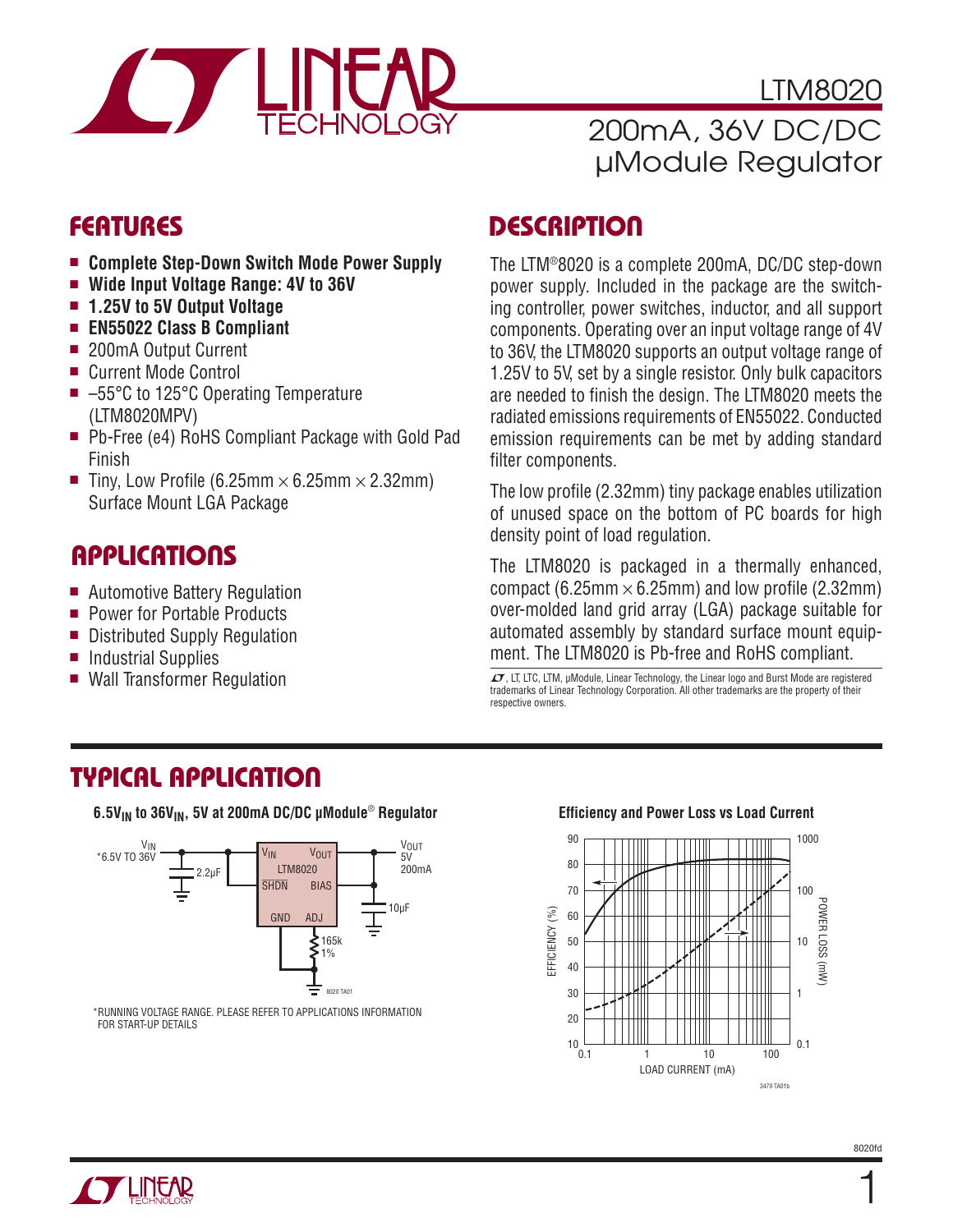# **ABSOLUTE MAXIMUM RATINGS PIN CONFIGURATION**

| (Note |  |
|-------|--|
|-------|--|

| Internal Operating Temperature Range  -40°C to 125°C |  |
|------------------------------------------------------|--|
|                                                      |  |
|                                                      |  |



# **ORDER INFORMATION**

| <b>LEAD FREE FINISH</b> | <b>PART MARKING*</b> | <b>PACKAGE DESCRIPTION</b>                  | <b>TEMPERATURE RANGE (Note 2)</b> |
|-------------------------|----------------------|---------------------------------------------|-----------------------------------|
| LTM8020EV#PBF           | LTM8020V             | 21-Lead (6.25mm $\times$ 6.25mm) $^{\circ}$ | $-40^{\circ}$ C to 85°C $-$       |
| LTM8020IV#PBF           | LTM8020V             | 21-Lead (6.25mm $\times$ 6.25mm) $^{\circ}$ | $-40^{\circ}$ C to 85°C $-$       |
| LTM8020MPV#PBF          | LTM8020MPV           | 21-Lead (6.25mm $\times$ 6.25mm) $^{\circ}$ | l –55°C to 125°C                  |

Consult LTC Marketing for parts specified with wider operating temperature ranges. \*The temperature grade is identified by a label on the shipping container. For more information on lead free part marking, go to: http://www.linear.com/leadfree/

This product is only offered in trays. For more information go to: http://www.linear.com/packaging/

### **ELECTRICAL CHARACTERISTICS** The  $\bullet$  denotes the specifications which apply over the full operating

temperature range, otherwise specifications are at T<sub>A</sub> = 25°C. V<sub>IN</sub> = 10V, V<sub>SHDN</sub> = 10V, V<sub>BIAS</sub> = 3V, External C<sub>IN</sub> = 2.2μF, C<sub>OUT</sub> = 4.7μF. **(Note 2)**

| <b>SYMBOL</b>                          | <b>PARAMETER</b>             | <b>CONDITIONS</b>                                                                                   | <b>MIN</b> | <b>TYP</b> | <b>MAX</b>       | <b>UNITS</b>   |
|----------------------------------------|------------------------------|-----------------------------------------------------------------------------------------------------|------------|------------|------------------|----------------|
| $V_{\text{IN}}$                        | Input DC Voltage             |                                                                                                     |            |            | 36               | V              |
| <b>V<sub>OUT</sub></b>                 | Output DC Voltage            | $0 <$ I <sub>OUT</sub> ≤ 200mA; 167kΩ < R <sub>ADJ</sub> < $\infty$                                 | 1.2        |            | 5                | $\vee$         |
| $R_{ADJ(MIN)}$                         | Minimum Allowable RADJ       | (Note 3)                                                                                            | 163        |            |                  | $k\Omega$      |
| $I_{LK}$                               | Leakage from IN to OUT       | $V_{\overline{\text{SHDN}}}$ = 0V, BIAS = 0V                                                        |            | 1.2        | 6                | μA             |
| $I_{\text{OUT}}$                       | Continuous Output DC Current | $5.5V \le V_{IN} \le 36V$ , R <sub>ADJ</sub> = 301k, V <sub>O</sub> = 3.3V                          | 0          |            | 200              | mA             |
| $I_{Q(VIN)}$                           | Quiescent Current into IN    | $SHDN = 0.2V$ , BIAS Open<br>BIAS = 3V. Not Switching<br>BIAS = 0V, Not Switching                   |            | 10<br>35   | 18<br>50         | μA<br>μA<br>μA |
| $I_{Q(B AS)}$                          | Quiescent Current into BIAS  | $\overline{\text{SHDN}} = 0.2$ V, BIAS = 0V<br>BIAS = 3V, Not Switching<br>BIAS = 0V, Not Switching |            | 25         | 0.5<br>60<br>1.5 | μA<br>μA<br>μA |
| Δ $V_{\text{OUT}}/V_{\text{OUT}}$      | Line Regulation              | $5V \le V_{IN} \le 36V$ , $I_{OUT} = 200$ mA, R <sub>ADJ</sub> Open                                 |            |            |                  | $\frac{0}{0}$  |
| $\Delta V_{\text{OUT}}/V_{\text{OUT}}$ | <b>Load Regulation</b>       | $V_{IN}$ = 24V, 0 $\leq$ $I_{OUT}$ $\leq$ 200mA, $V_{OUT}$ = 3.3V                                   |            | 2          |                  | $\frac{0}{0}$  |



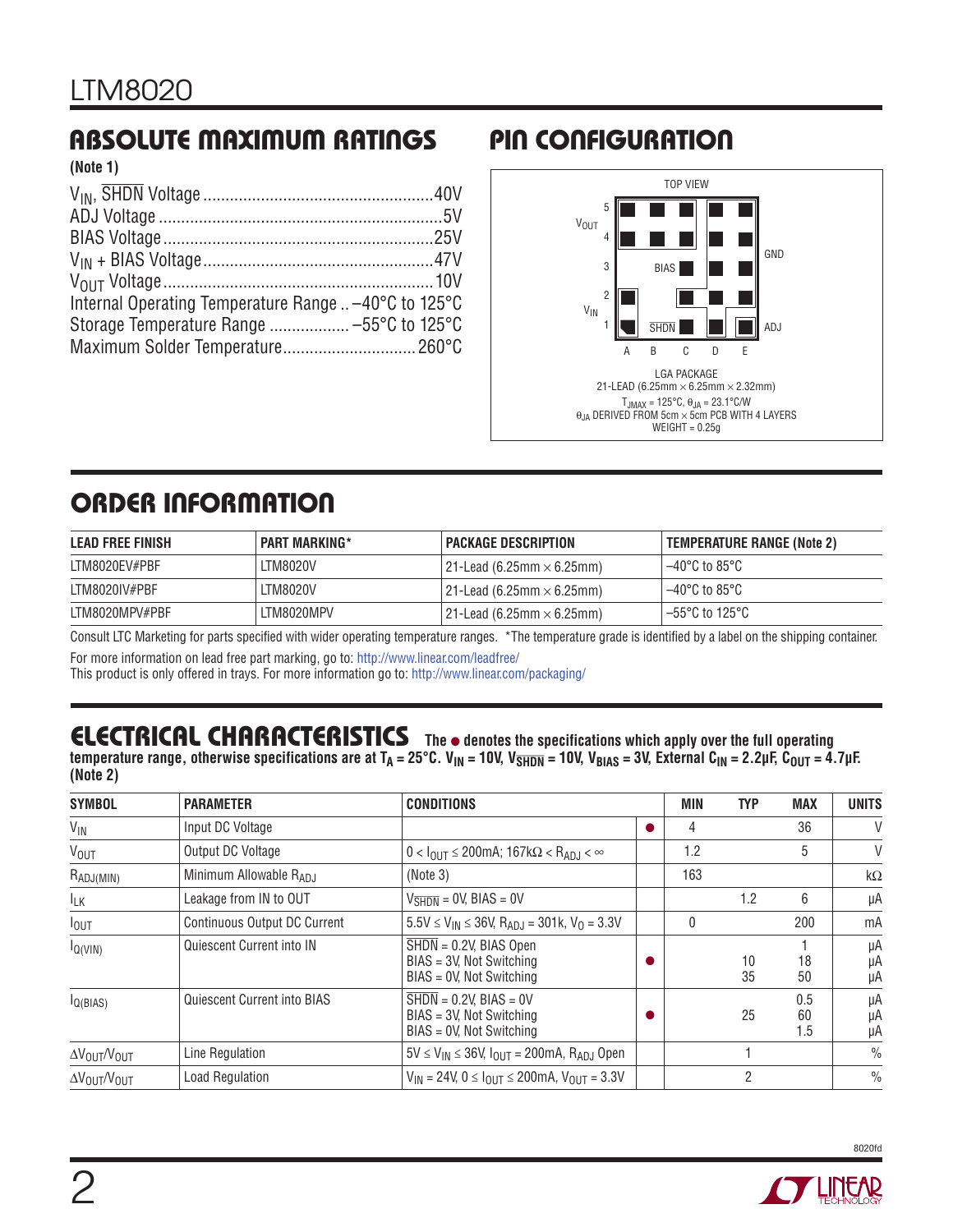### **ELECTRICAL CHARACTERISTICS** The  $\bullet$  denotes the specifications which apply over the full operating

temperature range, otherwise specifications are at T<sub>A</sub> = 25°C. V<sub>IN</sub> = 10V, V<sub>SHDN</sub> = 10V, V<sub>BIAS</sub> = 3V, External C<sub>IN</sub> = 2.2μF, C<sub>OUT</sub> = 4.7μF. **(Note 2)**

| <b>SYMBOL</b>              | <b>PARAMETER</b>                             | <b>CONDITIONS</b>                                                                                  | <b>MIN</b> | <b>TYP</b> | <b>MAX</b> | <b>UNITS</b> |
|----------------------------|----------------------------------------------|----------------------------------------------------------------------------------------------------|------------|------------|------------|--------------|
| $V_{\text{OUT(AC_RMS)}}$   | Output Ripple (RMS)                          | $I_{\text{OUT}} = 100 \text{mA}$ , $V_{\text{OUT}} = 3.3 \text{V}$ , $V_{\text{IN}} = 24 \text{V}$ |            | 7.5        |            | mV           |
| $f_{SW}$                   | <b>Switching Frequency</b>                   | $I_{OUT} = 200mA$                                                                                  |            | 450        |            | kHz          |
| $I_{SC}$                   | <b>Output Short-Circuit Current</b>          | $V_{IN}$ = 36V, $V_{OUT}$ = 0V                                                                     |            | 350        |            | mA           |
| VADJ                       | Voltage at ADJ Pin                           |                                                                                                    | 1.228      |            | 1.265      | V            |
| $V_{BIAS(MIN)}$            | Minimum BIAS Voltage for Proper<br>Operation |                                                                                                    | 3          |            |            | $\vee$       |
| l <sub>ADJ</sub>           | Current Out of ADJ Pin                       | ADJ = 0V, $V_{OUIT}$ = 5V, $V_{\overline{SHDN}}$ = 0V                                              | 9.65       |            | 10.35      | μA           |
| <b>SHDN</b>                | <b>SHDN</b> Pin Current                      | $V_{\overline{\text{SHDN}}}$ = 2.5V                                                                |            |            | 5          | μA           |
| $V_{IH(SHDN)}$             | <b>SHDN Input High Voltage</b>               |                                                                                                    | 2.5        |            |            | $\vee$       |
| $V_{IL( \overline{SHDN})}$ | <b>SHDN Input Low Voltage</b>                |                                                                                                    |            |            | 0.2        | $\vee$       |

**Note 1:** Stresses beyond those listed under Absolute Maximum Ratings may cause permanent damage to the device. Exposure to any Absolute Maximum Rating condition for extended periods may affect device reliability and lifetime.

**Note 2:** The LTM8020E is guaranteed to meet performance specifications from 0°C to 85°C ambient. Specifications over the full –40°C to 85°C ambient operating temperature range are assured by design, characterization and correlation with statistical process controls. The

LTM8020I is quaranteed to meet specifications over the full  $-40^{\circ}$ C to 85 $^{\circ}$ C ambient operating temperature range. The LTM8020MP is guaranteed to meet specifications over the full –55°C to 125°C internal operating temperature range. Note that the maximum internal temperature is determined by specific operating conditions in conjunction with board layout, the rated package thermal resistance and other environmental factors.

**Note 3:** Guaranteed by design.

### **TYPICAL PERFORMANCE CHARACTERISTICS** T<sub>A</sub> = 25°C unless otherwise noted.







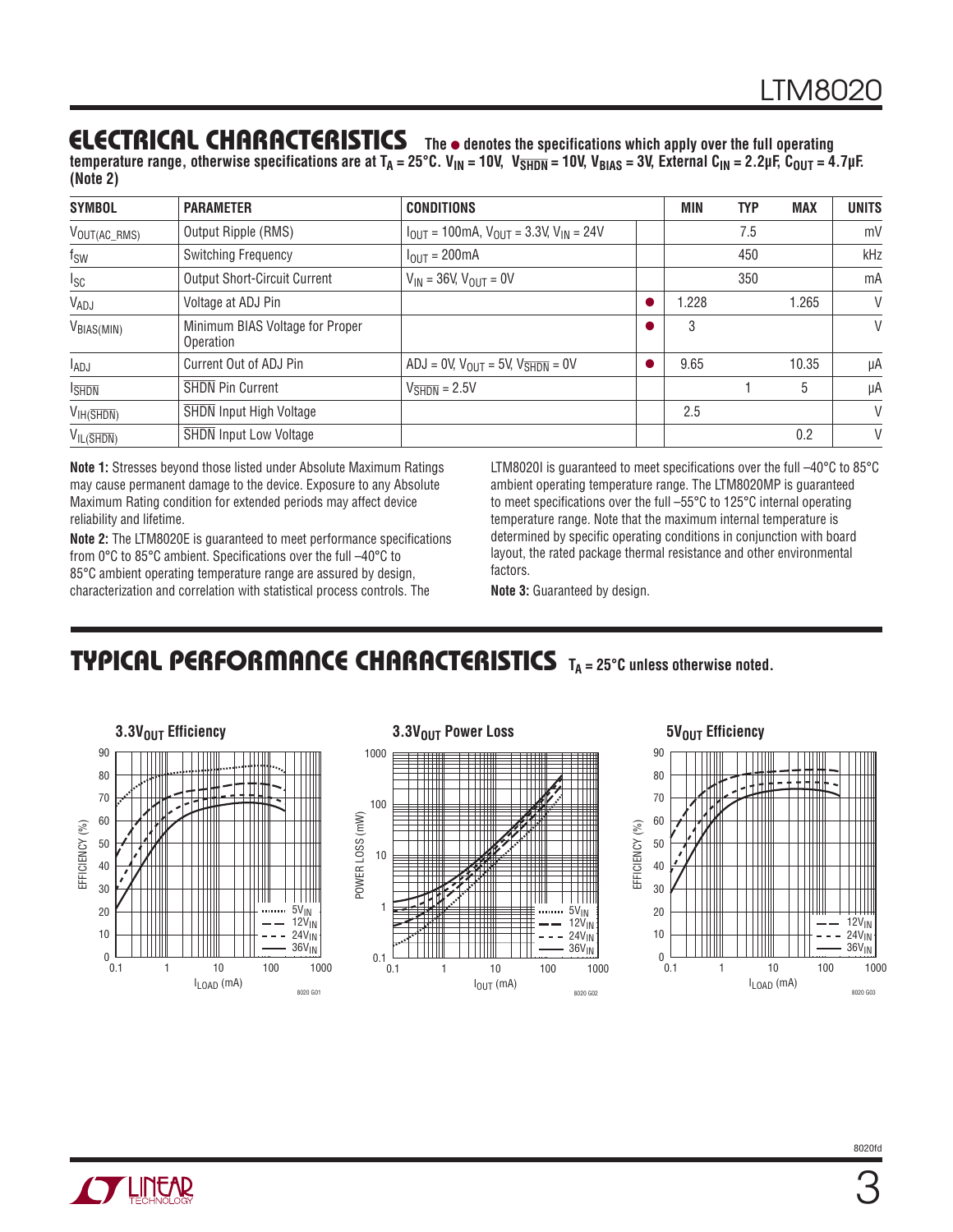## **TYPICAL PERFORMANCE CHARACTERISTICS** T<sub>A</sub> = 25°C unless otherwise noted.



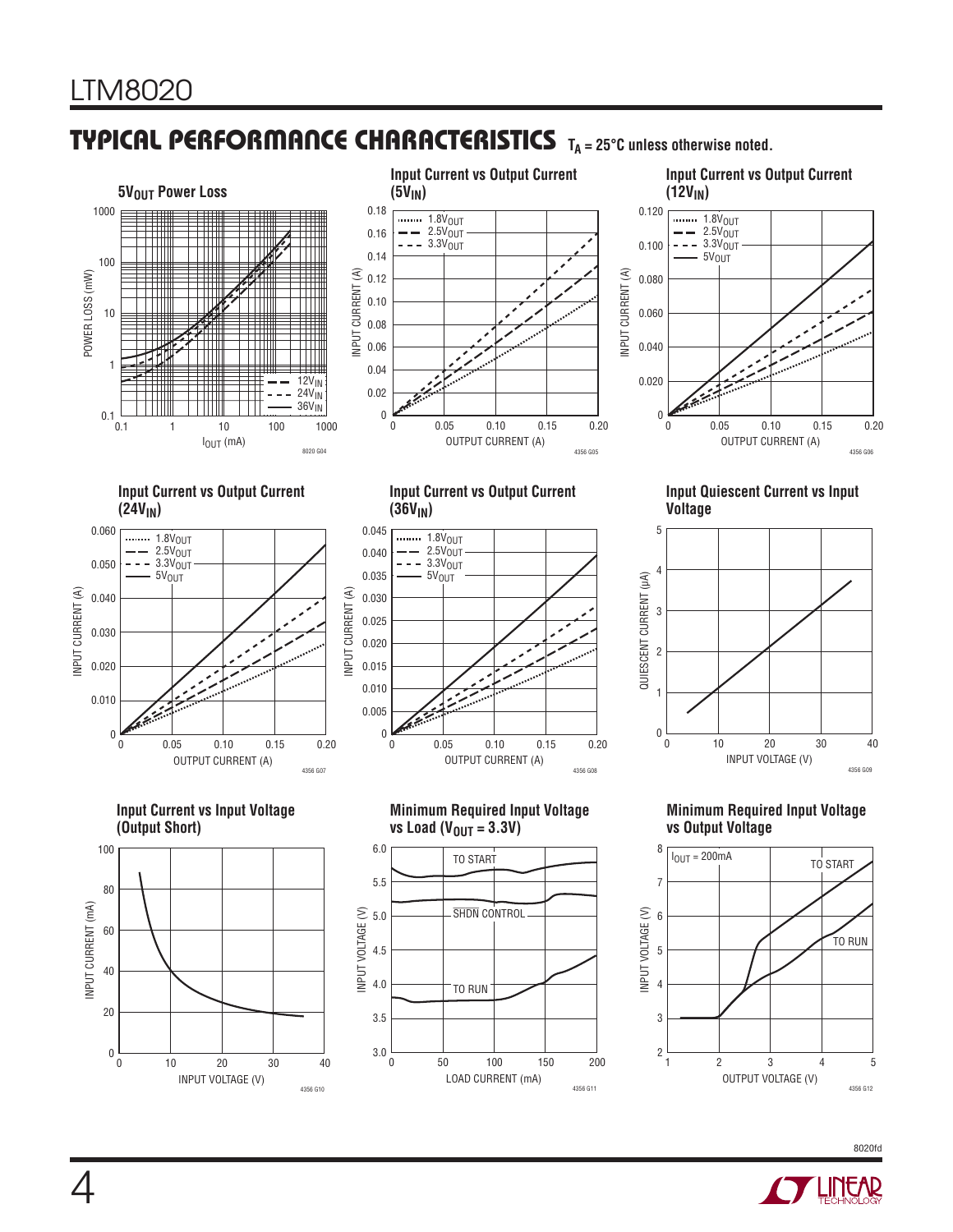### **TYPICAL PERFORMANCE CHARACTERISTICS** TA = 25°C unless otherwise noted.



### **PIN FUNCTIONS**

**V<sub>IN</sub>** (Pins A1, A2): The V<sub>IN</sub> pins supply current to the LTM8020's internal regulator and to the internal power switch. These pins must be locally bypassed with an external, low ESR capacitor of at least 1μF.

**V<sub>OUT</sub> (Pins A4, A5, B4, B5, C4, C5):** Power Output Pins. An external capacitor is connected from  $V_{OIII}$  to GND in most applications. Apply output load between these pins and GND.

**BIAS (Pin C3):** The BIAS pin connects to the internal boost Schottky diode and to the internal regulator. Tie to  $V_{\text{OUT}}$  when  $V_{\text{OUT}} > 3V$  or to another DC voltage greater than 3V otherwise. When BIAS > 3V the internal circuitry will be powered from this pin to improve efficiency. Main regulator power will still come from  $V_{IN}$ .

**SHDN (Pin C1):** The SHDN pin is used to put the LTM8020 in shutdown mode. Tie to ground to shut down the LTM8020. Apply 2V or more for normal operation. If the shutdown feature is not used, tie this pin to  $V_{IN}$ .

**GND (Pins C2, D1, D2, D3, D4, D5, E2, E3, E4, E5):** The GND connections serve as the main signal return and the primary heat sink for the LTM8020. Tie the GND pins to a local ground plane below the LTM8020 and the circuit components. Return the feedback divider to this signal.

**ADJ (Pin E1):** The LTM8020 regulates its ADJ pin to 1.25V. Connect the adjust resistor from this pin to GND. The value of this adjust resistor is determined by the equation  $R_{ADJ}$  = 623.75/(V<sub>OUT</sub> – 1.25), where  $R_{ADJ}$  is in k $\Omega$ . Note that the ADJ pin is open circuit if  $V_{\text{OUT}} = 1.25V$ .

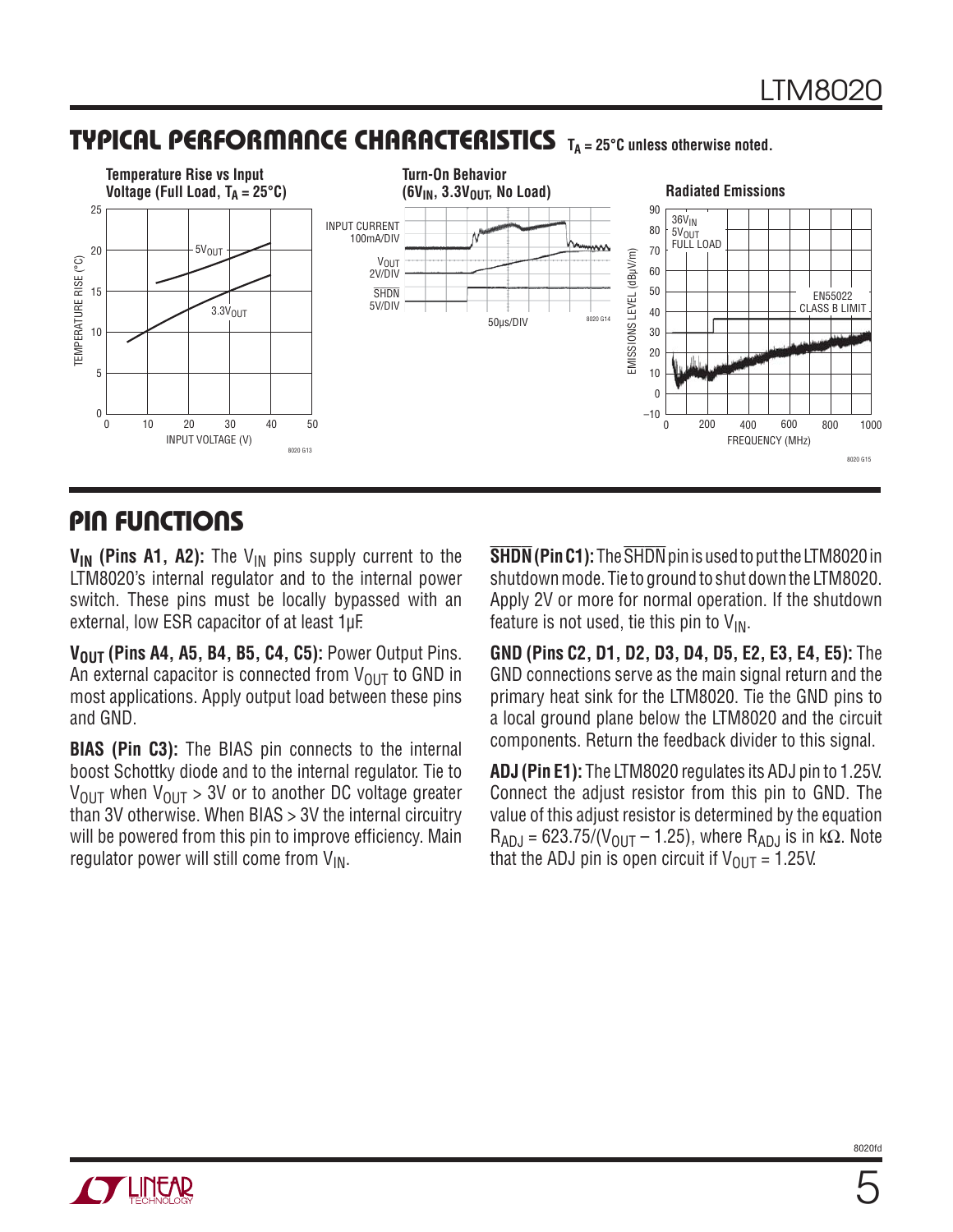# **BLOCK DIAGRAM**



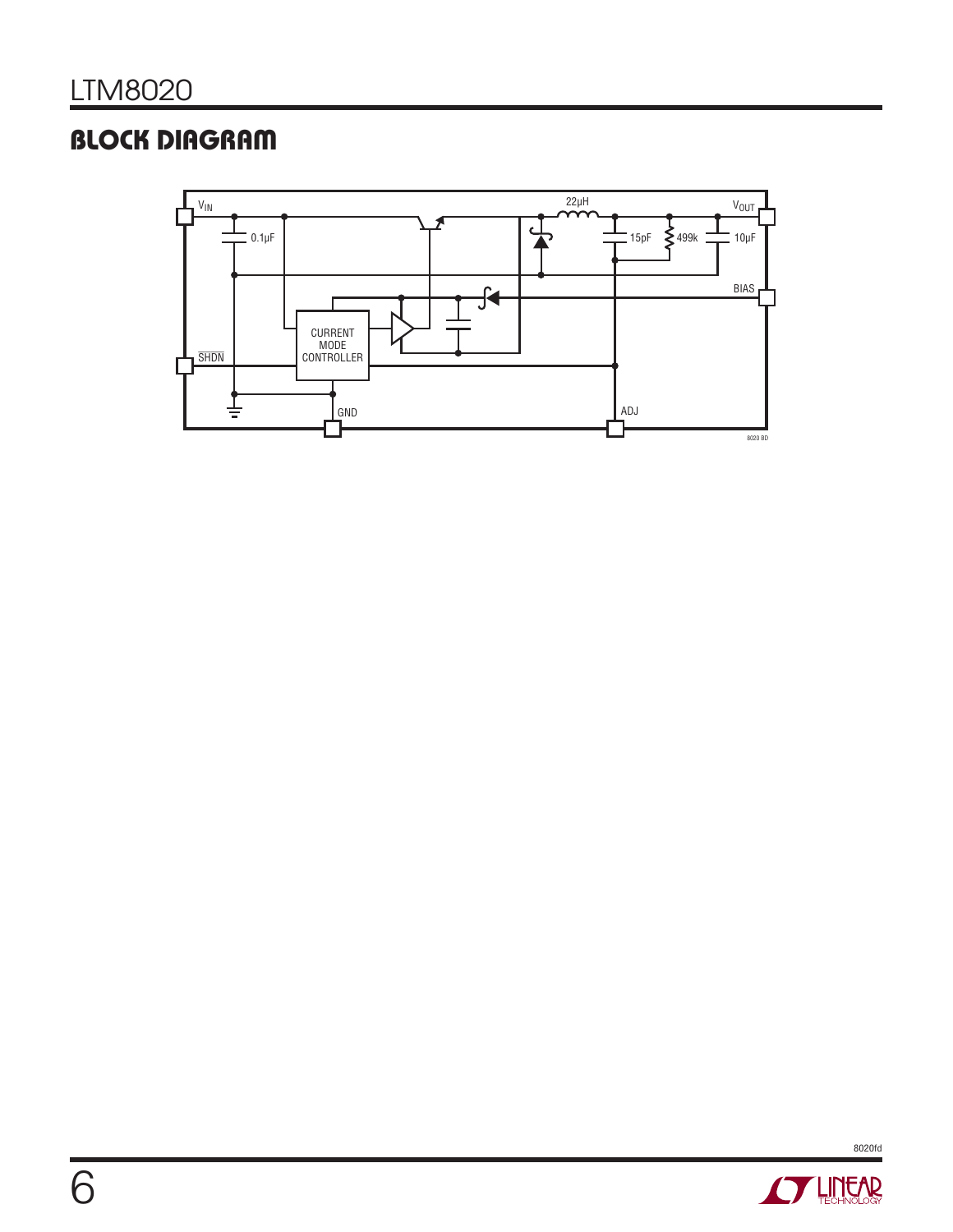### **OPERATION**

The LTM8020 is a standalone nonisolated step-down switching DC/DC power supply. It can deliver up to 200mA of DC output current with only bulk external input and output capacitors. This module provides a precisely regulated output voltage programmable via one external resistor from 1.25VDC to 5VDC. The input voltage range is 4V to 36V. Given that the LTM8020 is a step-down converter, make sure that the input voltage is high enough to support the desired output voltage and load current. See Block Diagram.

The LTM8020 contains a current mode controller, power switching element, power inductor, power Schottky diode and a modest amount of input and output capacitance. For some applications, as shown in Table 1, no output capacitor is necessary.

With its high performance current mode controller and internal feedback loop compensation, the LTM8020 module has sufficient stability margin and good transient performance under a wide range of operating conditions with a wide range of output capacitors, even all ceramic ones (X5R or X7R). Current mode control provides cycle-by-cycle fast current limit, and automatic current limiting protects the module in the event of a short circuit or overload fault.

The LTM8020 is built upon a variable frequency controller. The on time, off time and switching frequency are dependent upon the input voltage, output voltage and load current.

The drive circuit for the internal power switching element is powered through the BIAS pin. Power this pin with at least 3V.

The LTM8020 is equipped with two operating modes, dependant upon the load current. When the load current is sufficiently high, the LTM8020 will switch continuously (see Figure 1a). If the load is very light, or if the input voltage is high relative to the output voltage, the part will operate in Burst Mode® operation, alternating between its micropower and switching states to keep the output in regulation and hold the power dissipation to a minimum (See Figure 1b).

If the SHDN pin is grounded, all internal circuits are turned off and  $V_{IN}$  current reduces to the device leakage current, typically a few nanoamps.





7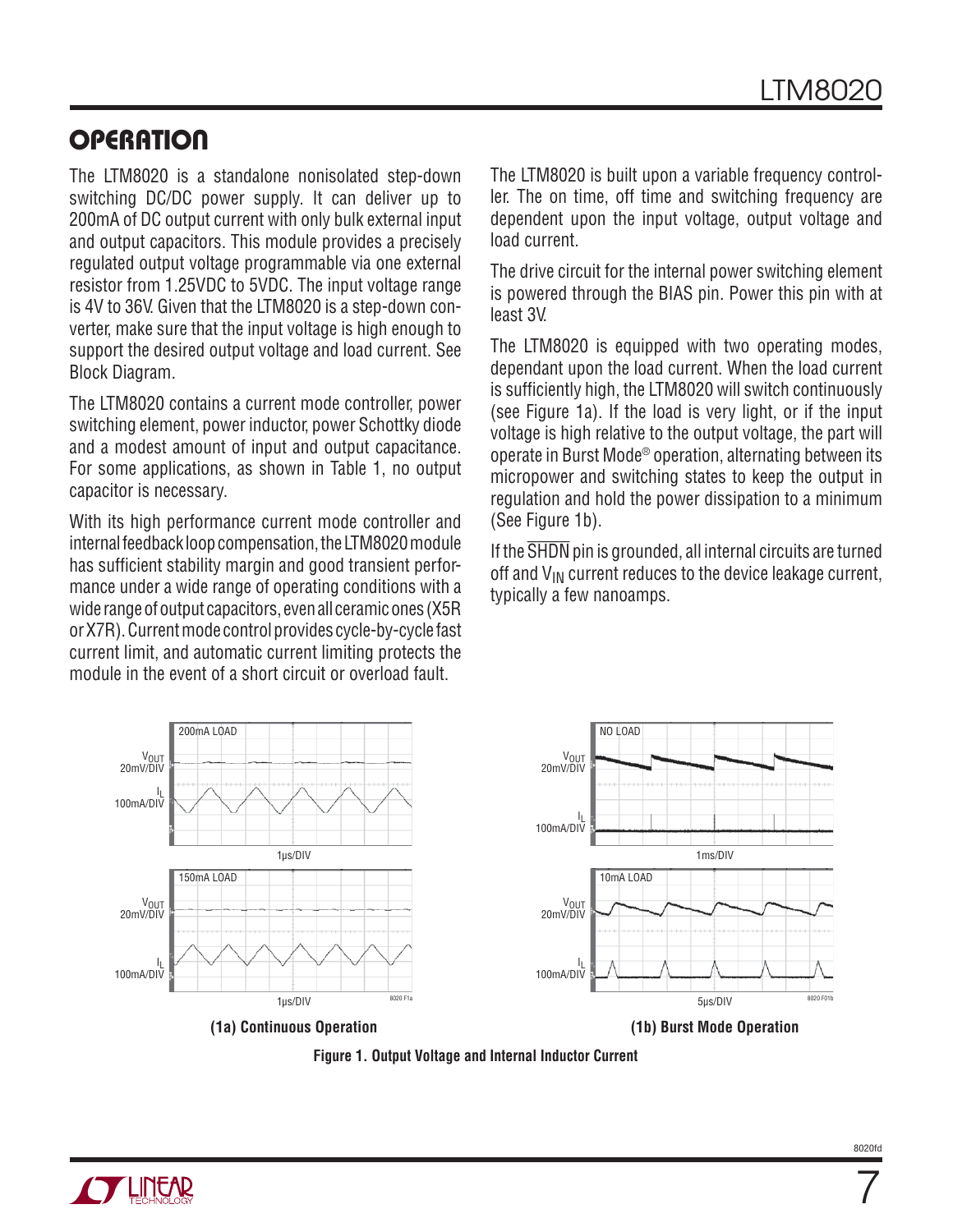For most applications, the design process is straight forward, summarized as follows:

- 1. Look at Table 1 and find the row that has the desired input range and output voltage.
- 2. Apply the  $C_{IN}$ ,  $C_{OUT}$ ,  $R_{AD,I}$  and BIAS connection indicated on that row.

While these component combinations have been tested for proper operation, it is incumbent upon the user to verify proper operation over the intended system's line, load and environmental conditions.

If an output voltage other than those listed in Table 1 is desired, use the equation  $R_{AD,I} = 623.75/(V_{OII} - 1.25)$ , where R<sub>ADJ</sub> is in kΩ. As a starting point, use values for  $C_{IN}$  and  $C_{OUT}$  that correspond to the input voltage and output voltage that most closely matches the intended application, and verify proper operation over the system's line, load and environmental conditions.

### **Capacitor Selection Considerations**

The C<sub>IN</sub> and C<sub>OUT</sub> capacitor values in Table 1 are the minimum recommended values for the associated operating conditions. Applying capacitor values below those indicated in Table 1 is not recommended, and may result in undesirable operation. An input system bulk capacitor is assumed. Using larger values is generally acceptable, and can yield improved dynamic response, if it is necessary. Again, it is incumbent upon the user to verify proper operation over the intended system's line, load and environmental conditions.

Ceramic capacitors are small, robust and have very low ESR. However, not all ceramic capacitors are suitable. X5R and X7R types are stable over temperature and applied voltage and give dependable service. Other types, including Y5V and Z5U have very large temperature and voltage coefficients of capacitance. In an application circuit they may have only a small fraction of their nominal capacitance resulting in much higher output voltage ripple than expected.

Ceramic capacitors are also piezoelectric. The LTM8020's switching frequency depends on the load current, and at light loads it can excite a ceramic capacitor at audio

frequencies, generating audible noise. Since the LTM8020 operates at a lower current limit during Burst Mode operation, the noise is typically very quiet to a casual ear.

If this audible noise is unacceptable, use a high performance electrolytic capacitor at the output. The input capacitor can be a parallel combination of a 2.2μF ceramic capacitor and a low cost electrolytic capacitor.

A final precaution regarding ceramic capacitors concerns the maximum input voltage rating of the LTM8020. A ceramic input capacitor combined with trace or cable inductance forms a high Q (under damped) tank circuit. If the LTM8020 circuit is plugged into a live supply, the input voltage can ring to twice its nominal value, possibly exceeding the device's rating. This situation is easily avoided; see the Hot-Plugging Safely section.

### **Shorted Input Protection**

Care needs to be taken in systems where the output will be held high when the input to the LTM8020 is absent. This may occur in battery charging applications or in battery backup systems where a battery or some other supply is diode ORed with the LTM8020's output. If the  $V_{IN}$  pin is allowed to float and the SHDN pin is held high (either by a logic signal or because it is tied to  $V_{IN}$ ), then the LTM8020's internal circuitry will pull its quiescent current from its output. This is fine if your system can tolerate a few milliamps in this state. If you ground the SHDN pin, this quiescent current will drop to essentially zero. However, if the  $V_{IN}$  pin is grounded while the output is held high, then parasitic diodes inside the LTM8020 can pull large currents from the output through the internal power switch, possibly damaging the device. Figure 2 shows a circuit that will run only when the input voltage is present and that protects against a shorted or reversed input.



**Figure 2. Diode D1 Prevents a Shorted Input from Discharging a Backup Battery Tied to the Output, as Well as Protecting the LTM8020 from a Reversed Input**

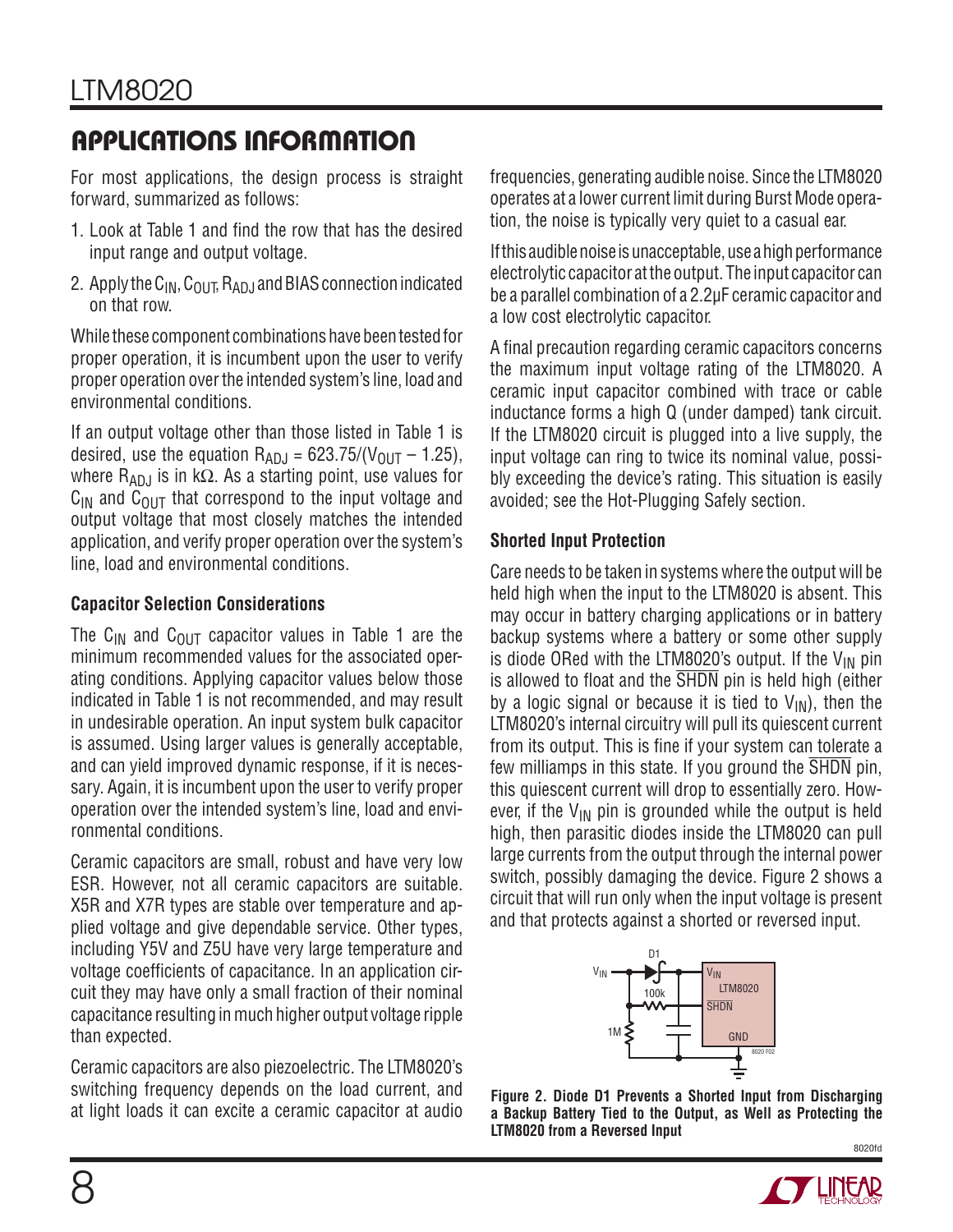### **PCB Layout**

Most of the headaches associated with PCB layout have been alleviated or even eliminated by the high level of integration of the LTM8020. The LTM8020 is never-theless a switching power supply, and care must be taken to minimize EMI and ensure proper operation. Even with the high level of integration, you may fail to achieve specified operation with a haphazard or poor layout. See Figure 3 for a suggested layout.

Ensure that the grounding and heat sinking are acceptable. A few rules to keep in mind are:

- 1. Place the C<sub>IN</sub> capacitor as close as possible to the V<sub>IN</sub> and GND connection of the LTM8020.
- 2. Place the C<sub>OUT</sub> capacitor as close as possible to the V<sub>OUT</sub> and GND connection of the LTM8020.
- 3. Place the C<sub>IN</sub> and C<sub>OUT</sub> capacitors such that their ground current flows directly adjacent or underneath the LTM8020.
- 4. Connect all of the GND connections to as large a copper pour or plane area as possible on the top layer. Avoid breaking the ground connection between the external components and the LTM8020.
- 5. The copper pours also serve as the heat sink for the LTM8020. Place several vias in the GND plane to act as heat pipes to other layers of the printed circuit board.



**Figure 3. Layout Showing Suggested External Components, GND Plane and Thermal Vias**

### **Positive-to-Negative Voltage Regulation**

The LTM8020 can generate a negative output by tying the  $V_{\text{OUT}}$  pads to system ground and connecting GND as shown in the Typical Applications section. In this configuration, SHDN must be level shifted or referenced to GND, and the available output current may be reduced.

### **Hot-Plugging Safely**

The small size, robustness and low impedance of ceramic capacitors make them an attractive option for the input bypass capacitor of LTM8020. However, these capacitors can cause problems if the LTM8020 is plugged into a live supply (see Linear Technology Application Note 88 for a complete discussion). The low loss ceramic capacitor combined with stray inductance in series with the power source forms an under damped tank circuit, and the voltage at the  $V_{IN}$  pin of the LTM8020 can ring to twice the nominal input voltage, possibly exceeding the LTM8020's rating and damaging the part. If the input supply is poorly controlled or the user will be plugging the LTM8020 into an energized supply, the input network should be designed to prevent this overshoot. Figure 4 shows the waveforms that result when an LTM8020 circuit is connected to a 24V supply through six feet of 24-gauge twisted pair. The first plot is the response with a 2.2μF ceramic capacitor at the input. The input voltage rings as high as 35V and the input current peaks at 20A. One method of damping the tank circuit is to add another capacitor with a series resistor to the circuit. In Figure 4b an aluminum electrolytic capacitor has been added. This capacitor's high equivalent series resistance damps the circuit and eliminates the voltage overshoot. The extra capacitor improves low frequency ripple filtering and can slightly improve the efficiency of the circuit, though it is likely to be the largest component in the circuit. An alternative solution is shown in Figure 4c. A 1 $\Omega$ resistor is added in series with the input to eliminate the voltage overshoot (it also reduces the peak input current). A 0.1μF capacitor improves high frequency filtering. This solution is smaller and less expensive than the electrolytic capacitor. For high input voltages its impact on efficiency is minor, reducing efficiency less than one-half percent for a 5V output at full load operating from 24V.

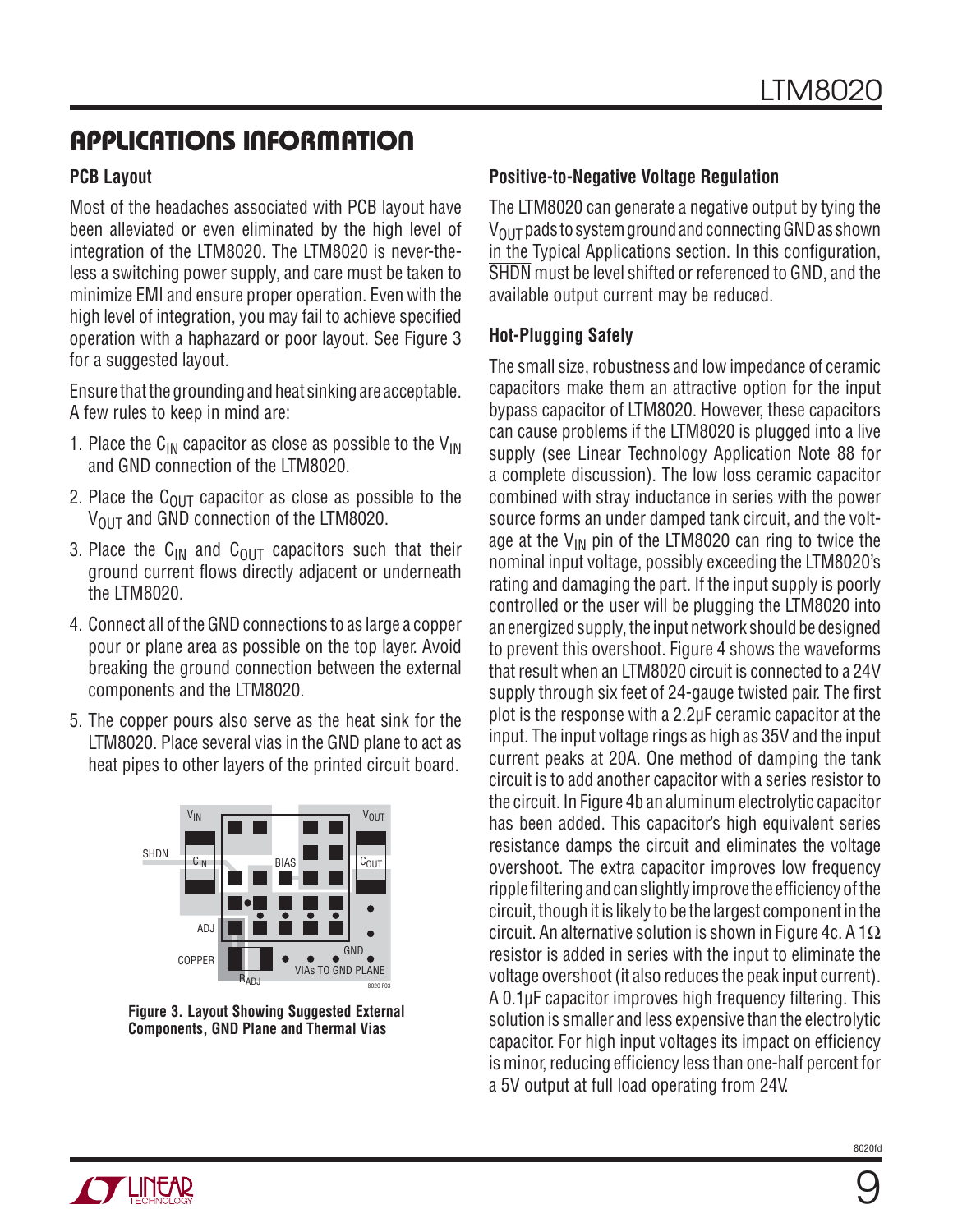### **High Temperature Considerations**

The die temperature of the LTM8020 must be lower than the maximum rating of 125°C, so care should be taken in the layout of the circuit to ensure good heat sinking of the LTM8020. To estimate the junction temperature, approximate the power dissipation within the LTM8020 by applying the typical efficiency stated in this data sheet to the desired output power, or, if you have an actual module, by taking a power measurement. Then calculate the internal temperature rise of the LTM8020 above the surface of the printed circuit board by multiplying the module's power dissipation by the thermal resistance. The actual thermal resistance of the LTM8020 to the printed circuit board depends upon the layout of the circuit board, but the thermal resistance given in the Pin Configuration, which is based upon a 25cm<sup>2</sup> 4-layer FR4 PC board, and the Typical Performance Characteristics can be used a guide.

Finally, be aware that at high ambient temperatures the internal Schottky diode will have significant leakage current increasing the quiescent current of the LTM8020.

### **BIAS Pin Considerations**

The BIAS pin is used to provide drive power for the internal power switching stage and operate internal circuitry. For proper operation, it must be powered by at least 3V. If the output voltage is programmed to be 3V or higher, simply tie BIAS to V<sub>OUT</sub>. If V<sub>OUT</sub> is less than 3V, BIAS can be tied to  $V_{IN}$  or some other voltage source. In all cases, ensure that the maximum voltage at the BIAS pin is both less than 25V and the sum of  $V_{IN}$  and BIAS is less than 47V. If BIAS power is applied from a remote or noisy voltage source, it may be necessary to apply a decoupling capacitor locally to the LTM8020.



**Figure 4. A Well Chosen Input Network Prevents Input Voltage Overshoot and Ensures Reliable Operation When the LTM8020 is Connected to a Live Supply**

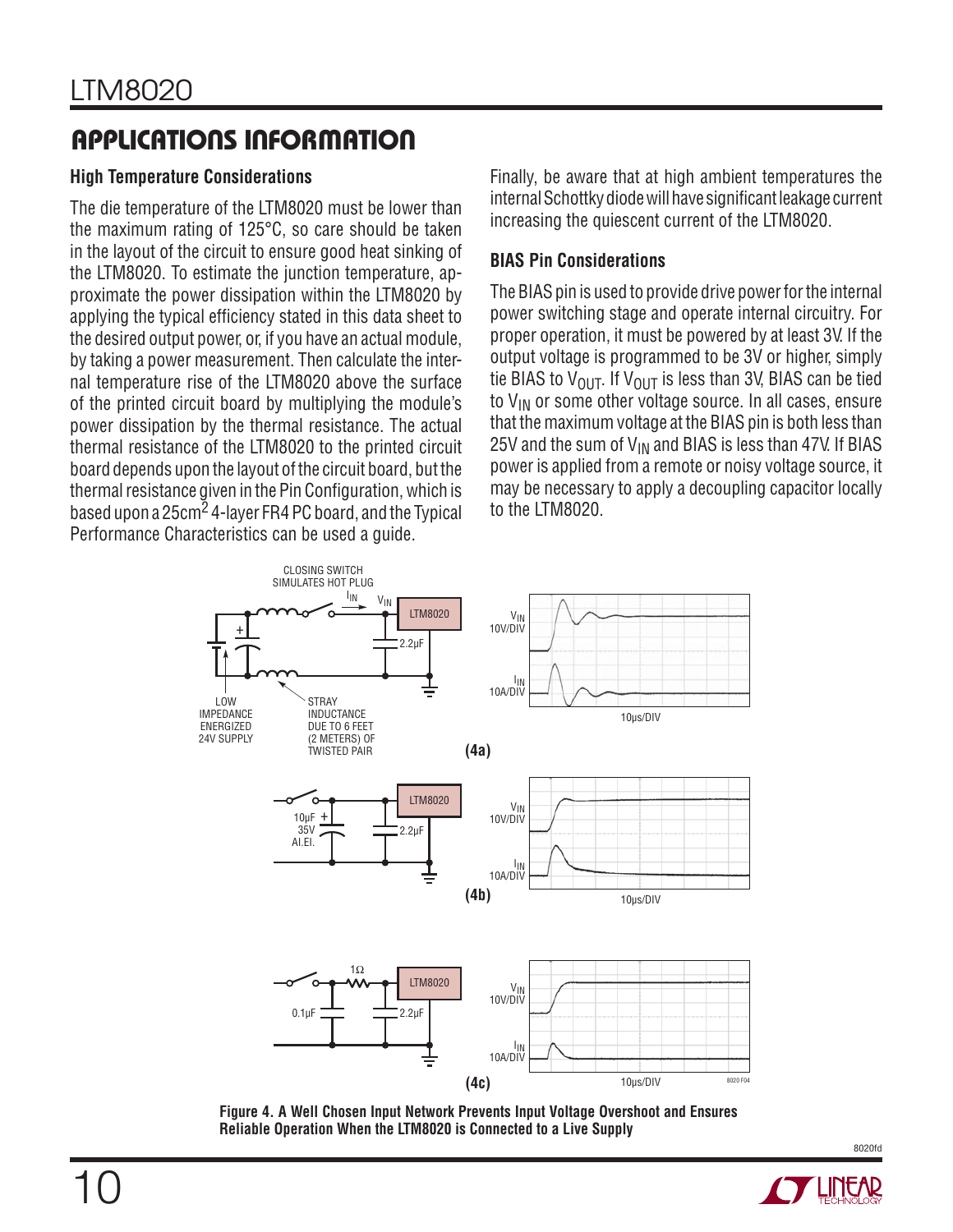#### **Minimum Input Voltage**

The LTM8020 is a step-down converter, so a minimum amount of headroom is required to keep the output in regulation. For most applications at full load, the input needs to be at least 1.5V above the desired output. In addition, the input voltage required to turn on depends upon how the SHDN pin is tied. It takes more input voltage to turn on if  $\overline{\text{SHDN}}$  is tied to  $V_{\text{IN}}$  than if the turn-on is controlled by raising  $\overline{\text{SHDN}}$  when  $V_{\text{IN}}$  is in the required operating range. A graph of the input voltage required to turn the LTM8020 on when  $\overline{\text{SHDN}}$  is tied to  $\mathsf{V}_{\text{IN}}$  or when SHDN is switched is given in the Typical Performance Characteristics section.

### **Electromagnetic Compliance**

The LTM8020 was evaluated by an independent nationally recognized test lab and found to be compliant with EN55022 class B: 2006 by a wide margin. A sample graph of the LTM8020's radiated EMC performance is given in the Typical Performance Characteristics section, while further data, operating conditions and test setup are detailed in the electromagnetic compatibility test report, available on the Linear Technology website. Conducted emissions requirements may be met by adding an appropriate input power line filter. The proper implementation of this filter depends upon the system operating and performance conditions as a whole, of which the LTM8020 is typically only a component, so conducted emissions are not addressed at this level.

**Table 1. Recommended External Component Values and Configuration**

| <b>V<sub>IN</sub> RANGE</b> | <b>VOUT</b> | $C_{IN}$           | $c_{\text{out}}$   | $R_{ADJ}$ | <b>BIAS CONNECTION</b> |
|-----------------------------|-------------|--------------------|--------------------|-----------|------------------------|
| $4.5V - 36V$                | 1.25V       | 2.2µF 50V 1206 X7R | 47µF 6.3V 1206 X5R | Open      | $>2V$ , < 25V          |
| $4.5V - 36V$                | 1.5V        | 2.2µF 50V 1206 X7R | 47µF 6.3V 1206 X5R | 2.43M     | >2V < 25V              |
| $4.5V - 36V$                | 1.8V        | 2.2µF 50V 1206 X7R | 47µF 6.3V 1206 X5R | 1.1M      | >2V, < 25V             |
| $4.5V - 36V$                | 2.5V        | 2.2µF 50V 1206 X7R | 22µF 6.3V 1206 X7R | 499k      | <b>V<sub>OUT</sub></b> |
| $4.5V - 36V$                | 3.3V        | 2.2µF 50V 1206 X7R | 10µF 6.3V 1206 X7R | 301k      | VOUT                   |
| $6.5V - 36V$                | 5V          | 2.2µF 50V 1206 X7R | 10µF 6.3V 1206 X7R | 165k      | <b>V<sub>OUT</sub></b> |
| $4.5V - 15V$                | 1.25V       | 2.2µF 16V 0805 X7R | 22µF 6.3V 1206 X7R | Open      | $V_{\text{IN}}$        |
| $4.5V - 15V$                | 1.5V        | 2.2µF 16V 0805 X7R | 10µF 6.3V 0805 X7R | 2.43M     | $V_{\text{IN}}$        |
| $4.5V - 15V$                | 1.8V        | 2.2µF 16V 0805 X7R | 10µF 6.3V 0805 X7R | 1.1M      | $V_{\text{IN}}$        |
| $4.5V - 15V$                | 2.5V        | 2.2µF 16V 0805 X7R | 10µF 6.3V 0805 X7R | 499k      | $V_{\text{IN}}$        |
| $4.5V - 15V$                | 3.3V        | 2.2µF 16V 0805 X7R | 10µF 6.3V 0805 X7R | 301k      | <b>V<sub>OUT</sub></b> |
| $6.5V - 15V$                | 5V          | 2.2µF 16V 0805 X7R | None               | 165k      | <b>V<sub>OUT</sub></b> |
| $9V - 24V$                  | 1.25V       | 1µF 25V 0805 X7R   | 47µF 6.3V 0805 X5R | Open      | $V_{IN}$               |
| $9V - 24V$                  | 1.5V        | 1µF 25V 0805 X7R   | 47µF 6.3V 0805 X7R | 2.43M     | $V_{\text{IN}}$        |
| 9V - 24V                    | 1.8V        | 1µF 25V 0805 X7R   | 10µF 6.3V 0805 X7R | 1.1M      | $V_{\text{IN}}$        |
| $9V - 24V$                  | 2.5V        | 1µF 25V 0805 X7R   | 10µF 6.3V 0805 X7R | 499k      | $V_{\text{IN}}$        |
| $9V - 24V$                  | 3.3V        | 1µF 25V 0805 X7R   | 10µF 6.3V 0805 X7R | 301k      | <b>V<sub>OUT</sub></b> |
| $9V - 24V$                  | 5V          | 4.7µF 25V 0805 X7R | 10µF 6.3V 0805 X5R | 165k      | <b>V<sub>OUT</sub></b> |
| 18V - 36V                   | 1.25V       | 2.2µF 50V 1206 X7R | 47µF 6.3V 1206 X5R | Open      | $>2V$ , <25V           |
| 18V - 36V                   | 1.5V        | 2.2µF 50V 1206 X7R | 47µF 6.3V 1206 X5R | 2.43M     | $>2V$ , $<25V$         |
| 18V - 36V                   | 1.8V        | 2.2µF 50V 1206 X7R | 22µF 6.3V 1206 X7R | 1.1M      | $>2V$ , <25V           |
| 18V - 36V                   | 2.5V        | 2.2µF 50V 1206 X7R | 10µF 6.3V 0805 X7R | 499k      | <b>V<sub>OUT</sub></b> |
| 18V - 36V                   | 3.3V        | 2.2µF 50V 1206 X7R | 10µF 6.3V 0805 X7R | 301k      | <b>V<sub>OUT</sub></b> |
| 18V - 36V                   | 5V          | 2.2µF 50V 1206 X7R | 10µF 6.3V 0805 X7R | 165k      | <b>V<sub>OUT</sub></b> |
| $3.3V - 30V$                | $-3.3V$     | 2.2µF 50V 1206 X7R | 22µF 6.3V 0805 X7R | 301k      | <b>V<sub>OUT</sub></b> |
| $5V - 30V$                  | $-5V$       | 2.2µF 50V 1206 X7R | 10µF 6.3V 0805 X7R | 165k      | <b>V<sub>OUT</sub></b> |

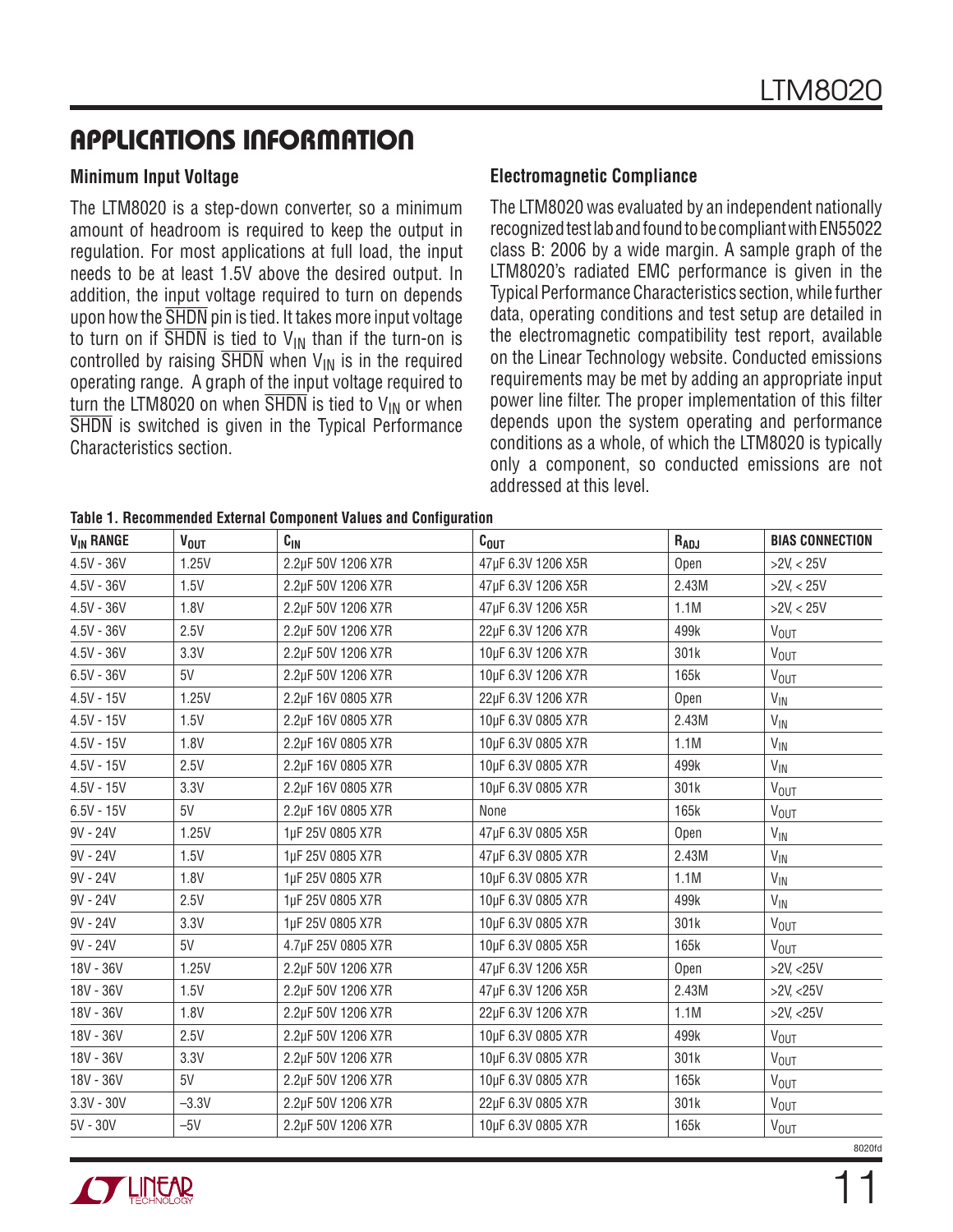### **TYPICAL APPLICATIONS**

#### **1.25V Step-Down Converter 3.3V Step-Down Converter**



**1.8V Step-Down Converter**



**–5V Positive-to-Negative Converter**





#### **5V Step-Down Converter (No Output Capacitor Required)**



**–5V Positive-to-Negative Converter Output vs Input Voltage**



\* RUNNING VOLTAGE RANGE. PLEASE REFER TO APPLICATIONS INFORMATION FOR START-UP DETAILS

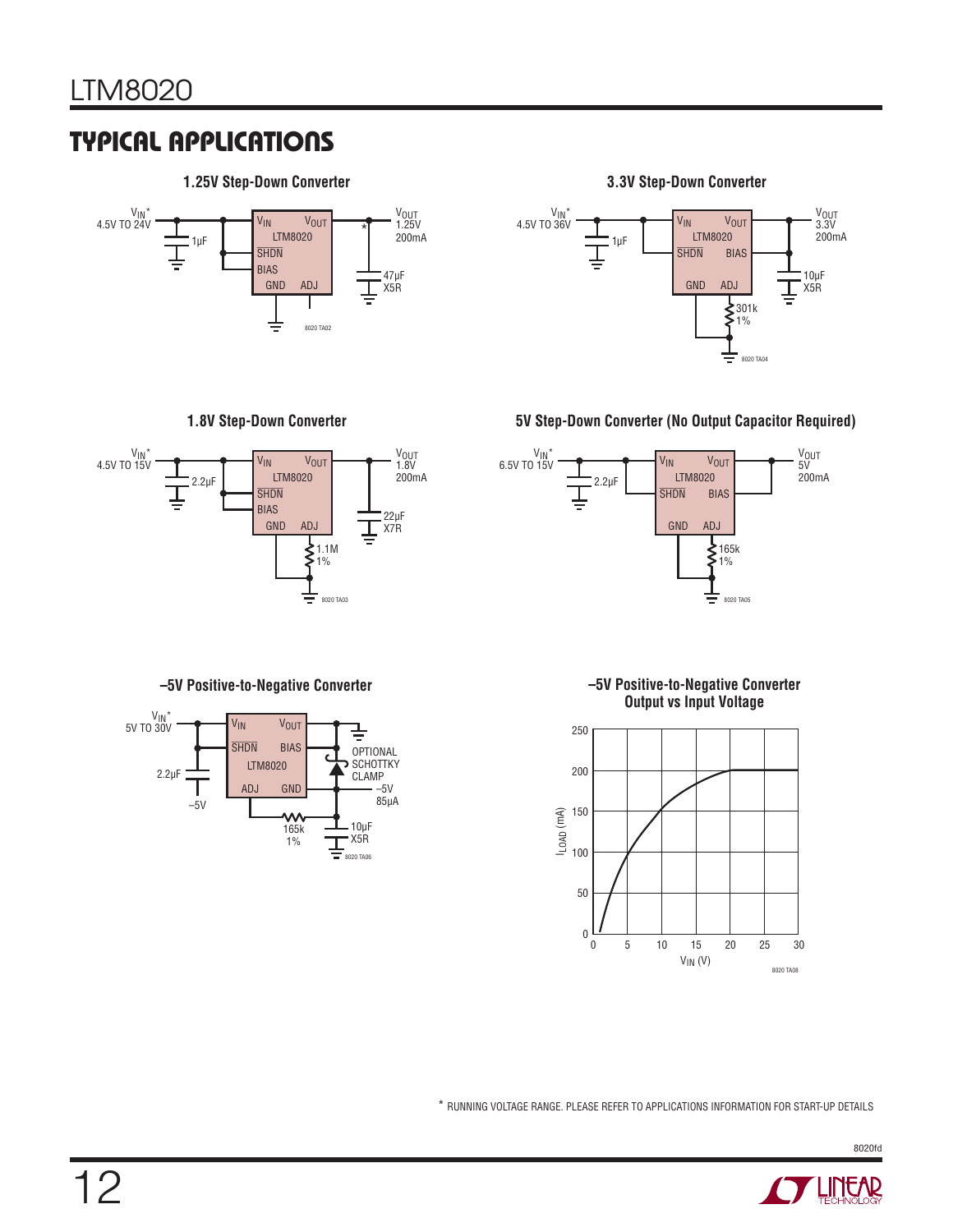

### **PACKAGE DESCRIPTION**

LTM8020



**LGA Package**

LGA Package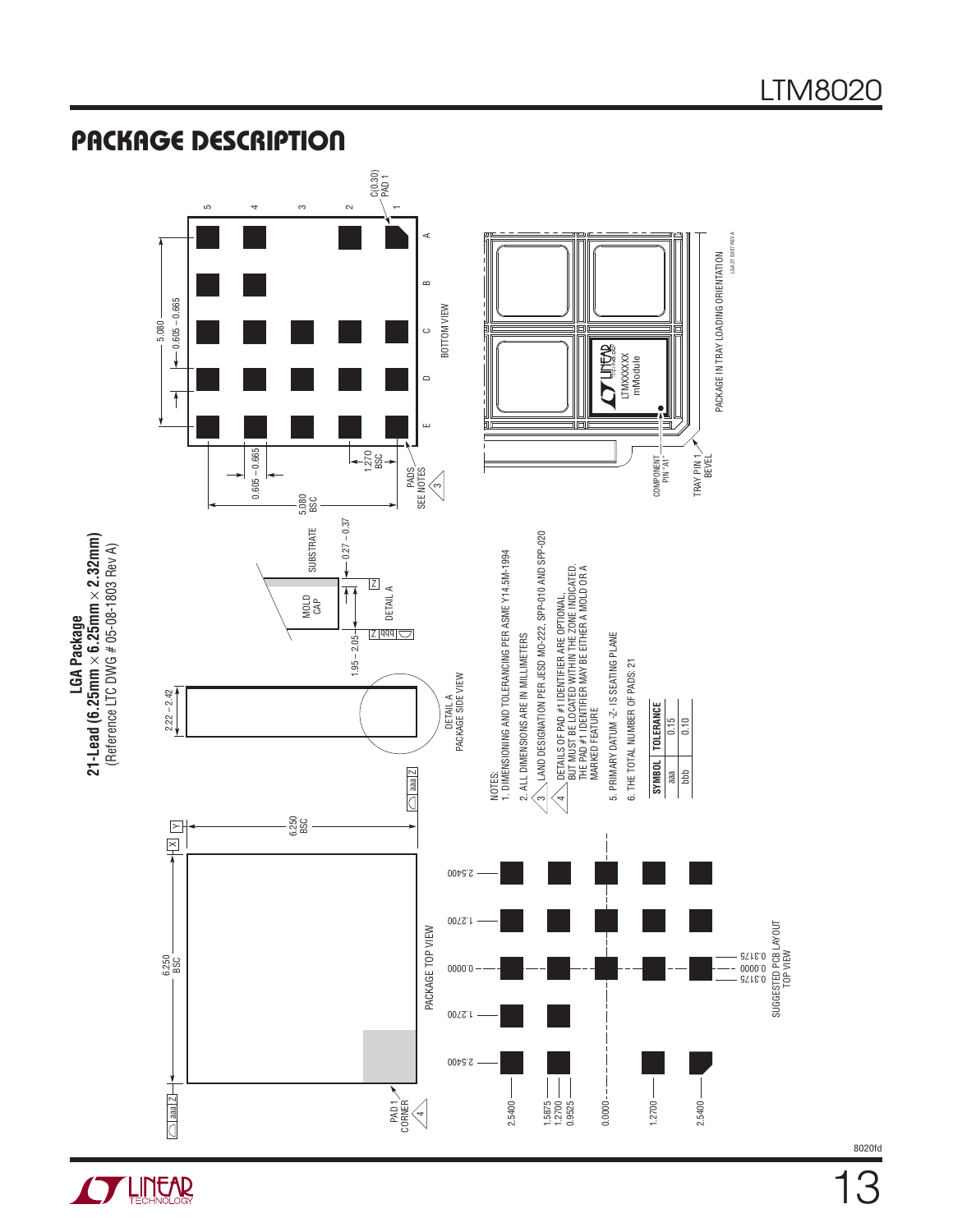# **PACKAGE DESCRIPTION**

|                | LTM8020 Pinout (Sorted by Pin Number) |
|----------------|---------------------------------------|
| PIN            | <b>SIGNAL DESCRIPTION</b>             |
| A1             | $V_{\text{IN}}$                       |
| A <sub>2</sub> | $V_{\text{IN}}$                       |
| A4             | <b>V<sub>OUT</sub></b>                |
| A <sub>5</sub> | <b>V<sub>OUT</sub></b>                |
| B4             | <b>V<sub>OUT</sub></b>                |
| B <sub>5</sub> | <b>V<sub>OUT</sub></b>                |
| C1             | <b>SHDN</b>                           |
| C <sub>2</sub> | GND                                   |
| C <sub>3</sub> | <b>BIAS</b>                           |
| C <sub>4</sub> | V <sub>OUT</sub>                      |
| C <sub>5</sub> | <b>V<sub>OUT</sub></b>                |
| D1             | GND                                   |
| D <sub>2</sub> | GND                                   |
| D <sub>3</sub> | GND                                   |
| D4             | GND                                   |
| D <sub>5</sub> | GND                                   |
| E1             | ADJ                                   |
| E <sub>2</sub> | GND                                   |
| E3             | GND                                   |
| E4             | GND                                   |
| E <sub>5</sub> | GND                                   |
|                |                                       |



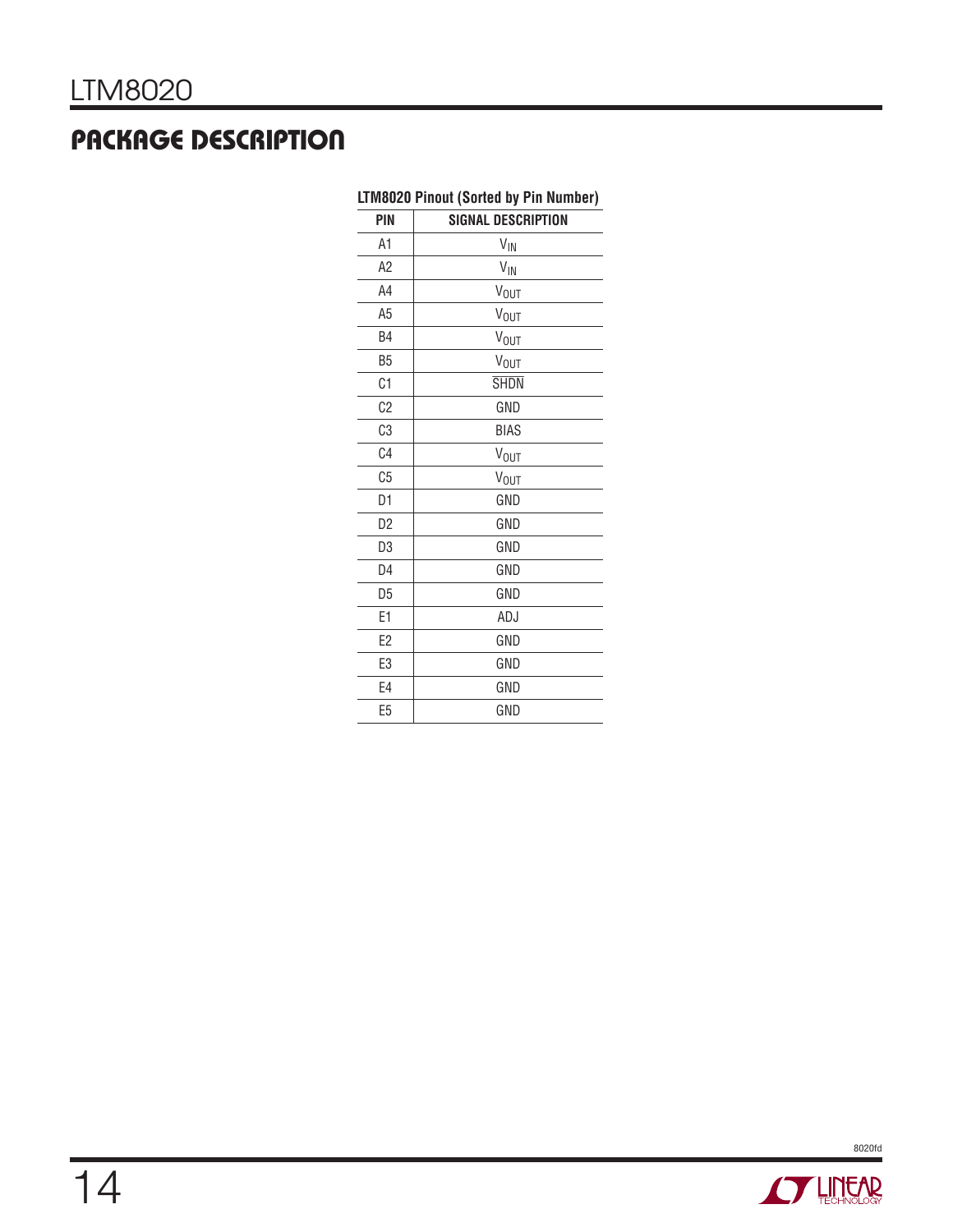### **REVISION HISTORY (Revision history begins at Rev D)**

| <b>REV</b> | <b>DATE</b> | DESCRIPTION                                                              | <b>PAGE NUMBER</b> |
|------------|-------------|--------------------------------------------------------------------------|--------------------|
|            | 3/10        | <b>Changes to Description and Features</b>                               |                    |
|            |             | <b>Changes to Applications Information</b>                               |                    |
|            |             | "Electromagnetic Compliance" Paragraph Added to Applications Information |                    |
|            |             | Changes to Typical Application                                           | 13                 |



15